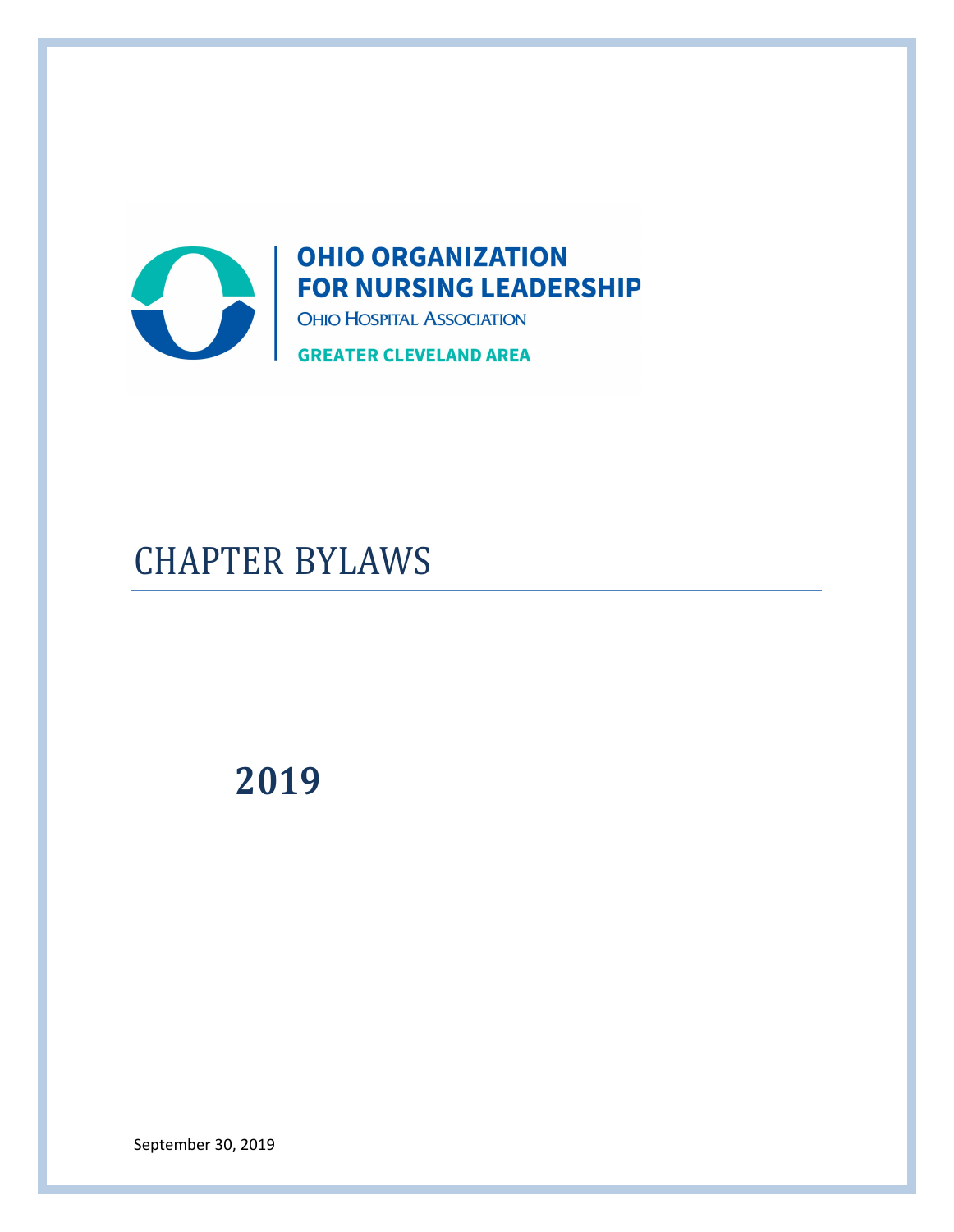# BYLAWS OF GREATER CLEVELAND ORGANIZATION FOR NURSING LEADERSHIP (GCONL)

## I. **NAME**

The Greater Cleveland Organization for Nursing Leadership (GCONL) is an organization of nursing leaders and is an affiliate chapter of the Ohio Organization of Nursing Leadership (OONL).

#### II. **SCOPE**

A. Vision and Mission

To serve as a catalyst to promote excellence in nursing, influence policy, and the provision of safe high quality health care by promoting innovative practices and contemporary healthcare delivery systems across the continuum.

#### B. Purpose

The purpose of GCONL is to:

- 1. Enhance preparation of leaders in nursing; mentor all nurses.
- 2. Provide opportunities for the exchange of ideas and strategies and the dissemination of information and materials relative to nursing leadership.
- 3. Provide a voice in the legislative arena to influence policy formation and nursing advocacy.
- 4. Identify and define nursing practice, nursing education, and health care issues, and evaluation of nursing care delivery systems.
- 5. Support research that improves the health of the community and the social determinants of care.
- 6. Facilitate collaborative efforts among all healthcare professionals by encouraging an active role in community initiatives.
- 7. To be a recognized voice for nursing leadership in the Greater Cleveland area.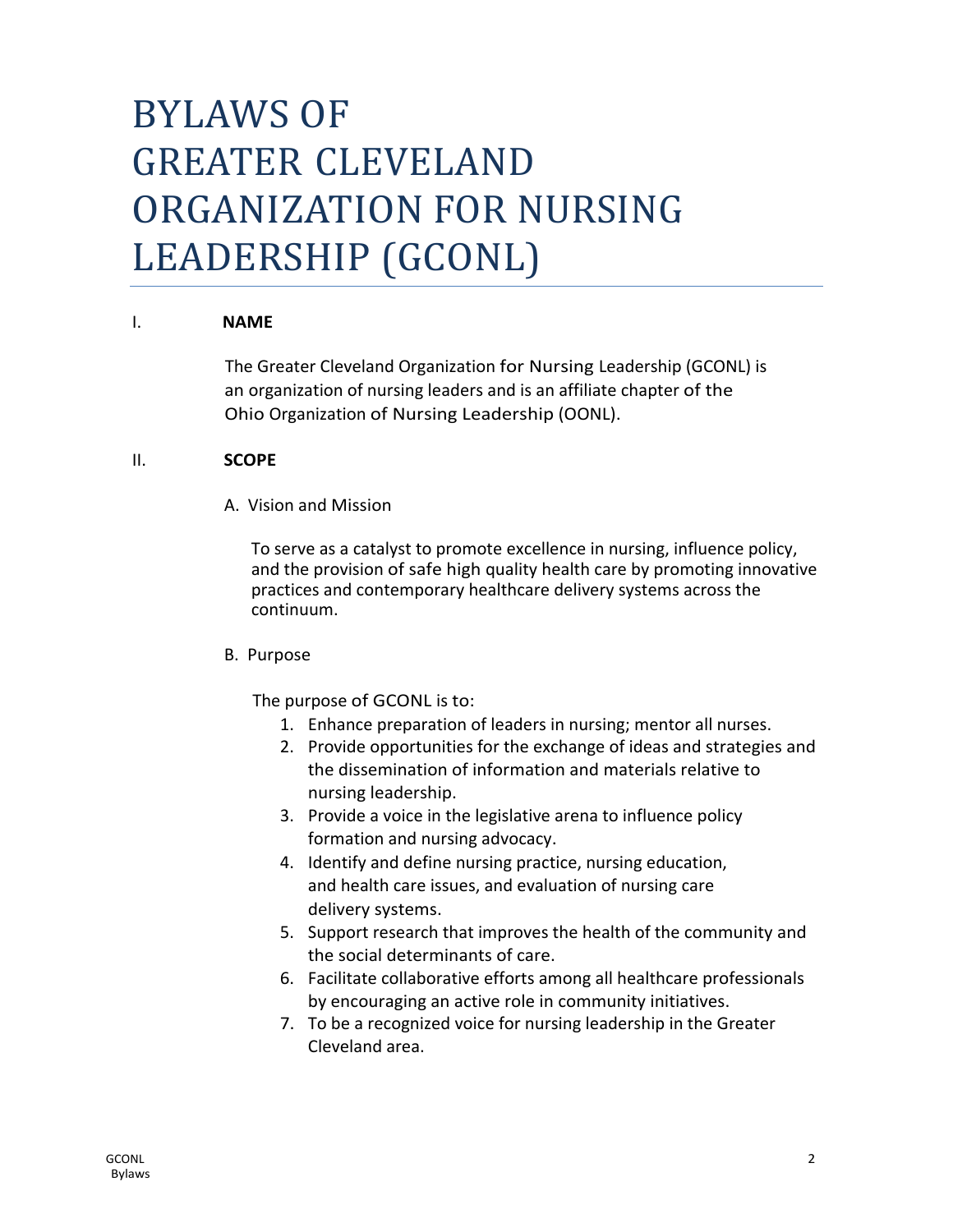# III. **MEMBERSHIP**

A. Affiliation to OONL

GCONL shall serve as a regional affiliate to the Ohio Organization for Nursing Leadership.

- B. Procedure for Membership
	- 1. Establishment of Membership:
		- a. An open letter of invitation announcing membership criteria will be sent to chief nursing officers and deans/directors of nursing programs in the Greater Cleveland area at the commencement of each calendar year. Nursing leaders will be encouraged to attend and to extend membership opportunities to other qualified nurse leaders in their organization.
- C. Active Voting
	- 1. Membership is open to registered nurses who have completed the application and are current with their dues, and that meet one of the following criteria:
		- a. Hold an organizational role with administrative or management accountability for strategic, operational and/or management outcomes in sites where health care is delivered.
		- b. Consultants in nursing with a focus on administrative expertise and strategic management outcomes.
		- c. Editors of nursing journals.
- D. Non-Voting/Non-Office Holding
	- 1. Emeritus status is bestowed upon retired individuals upon recommendation from the board.
	- 2. Student nurses, who hold or aspire to hold leadership positions in their Student Nurse Association.
	- 3. Members who no longer meet membership requirements due to employment changes may continue to attend meetings for as long as two years following their position changes; they shall not be eligible to vote or hold office during this time.
	- 4. Nursing leaders and faculty in nursing and other health care programs.
- E. Retention / Termination of Membership
	- 1. A member who changes institutions shall retain membership as long as membership criteria is met and they are within the district.
	- 2. Termination of membership shall be immediate for any of the following reasons: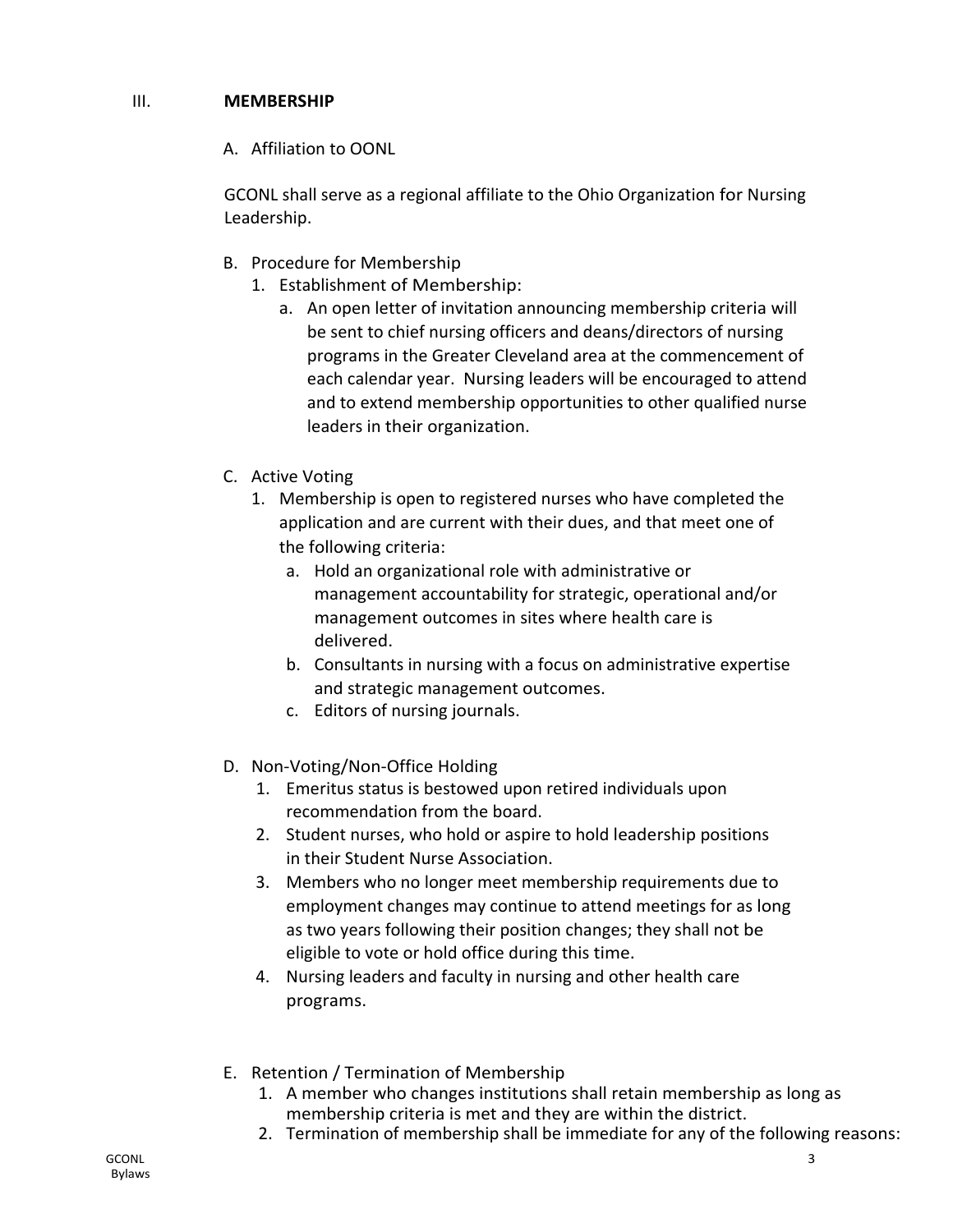- a. Written letter of resignation directed to the secretary.
- b. Ineligibility for membership brought about by change in employment.
- c. Non-payment of dues.
- F. Meetings
	- 1. Regular meetings shall be held not less than quarterly or as determined by the executive officers.
	- 2. The President, as necessary, may call special meetings.
	- 3. Meetings with other groups shall be jointly held as the need is determined by the membership.
- G. Dues
	- 1. Bi-annual dues of \$40.00 per member are payable by March  $31<sup>st</sup>$
	- 2. Emeritus members shall be exempt from dues assessment.
	- 3. If membership is terminated, regardless of the reason, no portion of dues are refundable.

#### IV. **OFFICERS**

- A. Any active voting member in good standing who is also a full member of OONL shall be eligible for elective office in GCONL.
- B. Officers shall be a President, President-Elect, Secretary and Treasurer who shall be elected by the membership: Duties:
	-
	- 1. President
		- a. Presides at all meetings.
		- b. Appoints chairpersons of all standing and ad hoc committees
		- c. Serves as board designee to the OONL board.
		- d. Serves as an ex-officio member on all committees with the exception of the Nominating Committee.
		- e. Writes an annual report to OONL every September.
	- 2. President Elect
		- a. Presides at any meeting in the absence of the President.
		- b. Supervises annual review and revision, if indicated, of the by-laws.
		- c. Chairs the Program Committee.
	- 3. Secretary
		- a. Records all regular and special meetings.
		- b. Mails copies of minutes of all regular meetings to the members, hard copy, or on line.
		- c. Conducts correspondence as directed.
		- d. Provides each member with a current roster in May. Roster will also include GCONL membership status.
		- e. Confirms meeting place.
		- f. Notifies the membership at least (2) weeks in advance of the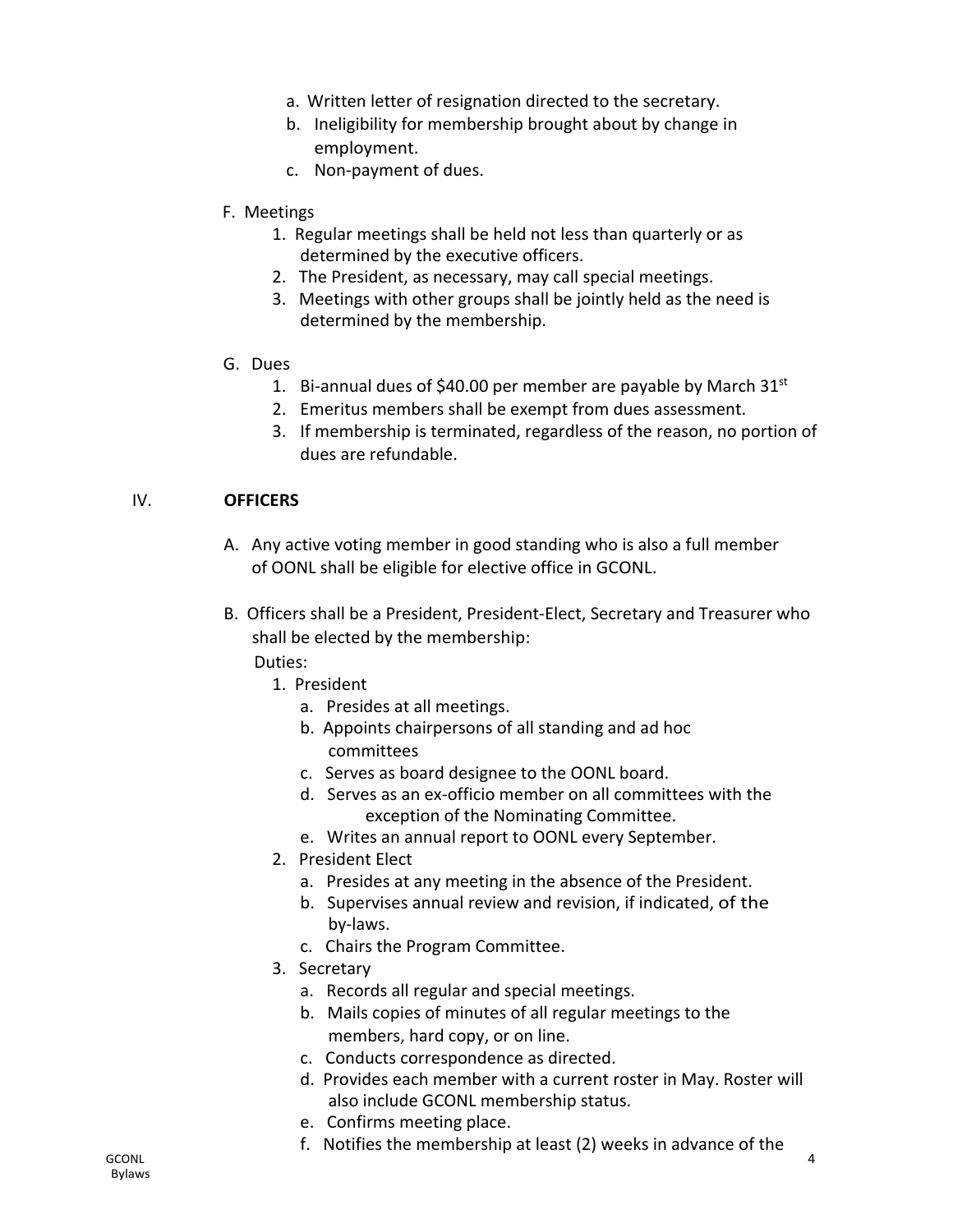location, date and time of the meeting.

- 4. Treasurer
	- a. Collects dues and is responsible for the financial affairs of the chapter.
	- b. Submits a financial report at scheduled business meetings.
	- c. Prepares an annual fiscal report.
- 5. Immediate Past President
	- a. Serves as advisor to the President.
	- b. Performs other duties as assigned.

# V. **COMMITTEES**

- A. Standing Committees
	- 1. Program Committee ad hoc
		- a. For the purpose of program planning.
		- b. Appointment to the Program Committee includes all officers and other interested members.
	- 3. Bylaws Committee
		- a. For the purpose of reviewing the bylaws on a biennial basis and recommend changes as necessary.
		- b. Appointment to the Bylaws Committee shall be made by the President-Elect.
- B. Ad Hoc Committees
	- 1. Ad Hoc Committees will be created as needed.
	- 2. The President shall make appointment of each committee chairperson and function.
	- 3. Selection of the members of the ad Hoc Committees shall be by volunteer and at the prerogative of the Committee Chairperson.

# VII. **TERMS OF OFFICE**

- A. The president and president elect shall serve for a term of two (2) years.
- B. If the office of the President becomes vacant, the President-Elect shall succeed to the office of the President and shall continue to serve as President for the subsequent term.
- C. If the office of the President-Elect becomes vacant, a special election shall be held to fill that position.

D. For other officers, the President shall appoint individuals to fill the remainder of the term.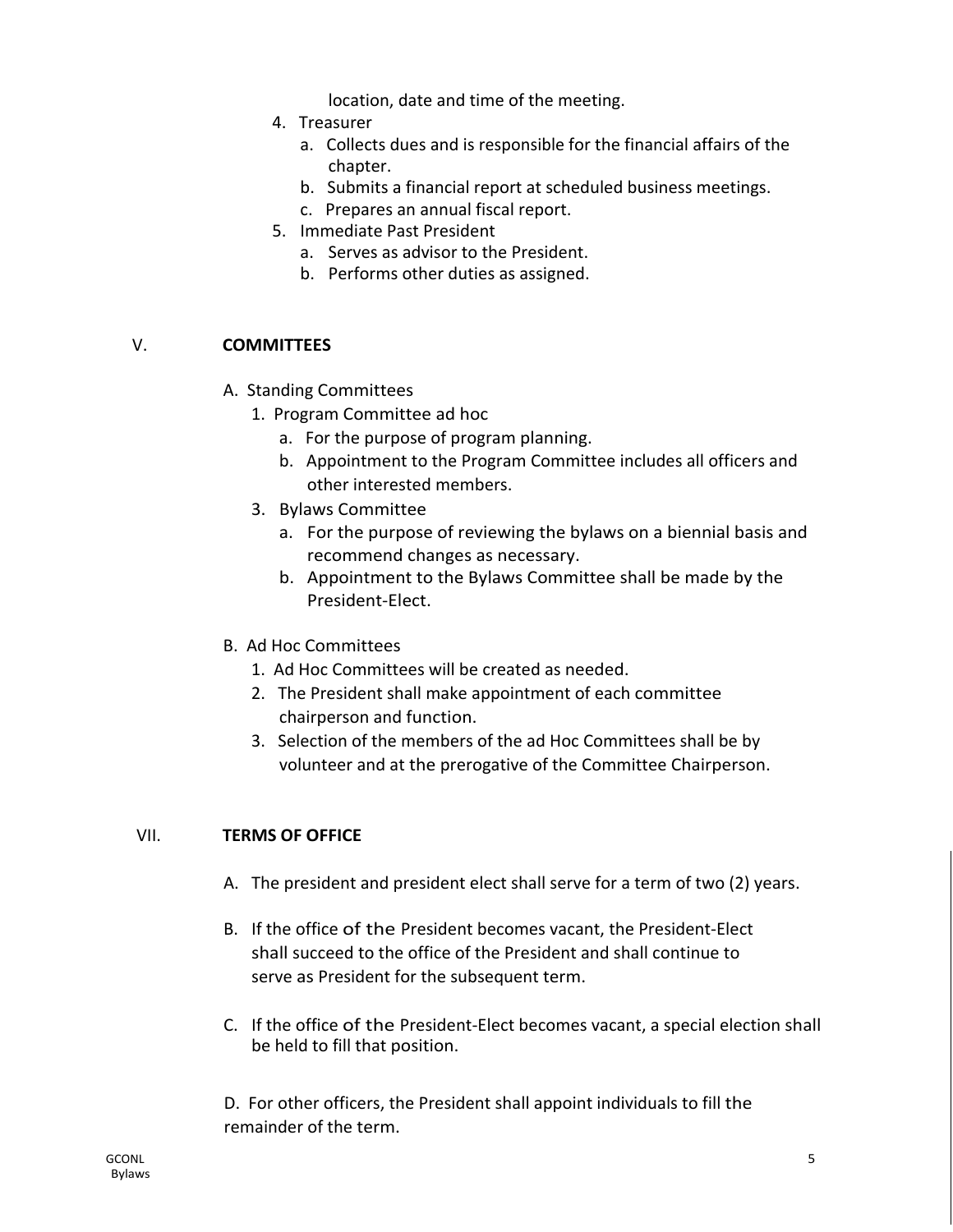## VIII. **ELECTION**

- A. A willingness to serve request will be sent out prior to the fourth quarter meetings.
- B. Elections shall be held every two (2) years prior to the fourth quarter meeting by electronic ballot unless there is but one (1) nomination for any office, at which time the vote may be considered confirmation.
- C. A majority of votes cast shall determine the decision of all elections.
- D. Elected officers will be announced at the fourth quarter meeting of odd years.
- E. No officer shall be eligible for re-electing to the same office after two (2) Consecutive terms until there is a lapse of one (1) two-year term except the office of Treasurer.
- F. Any officer filling a vacancy for less than three (3) months shall be eligible for two (2) consecutive terms.

# IX. **QUORUM**

A. The total number of voting Members present shall constitute a quorum for the transaction of business.

# X. **AMENDMENTS**

- A. Recommendations for Bylaws changes are to be mailed or emailed to the membership in advance of the next regularly scheduled meeting by the secretary.
- B. The Bylaws can be amended at any regular meeting if a quorum is present.

# XI. **DISSOLUTION OF THE ORGANIZATION**

In the event of dissolution of the organization:

A. All members of the organization shall receive a written notice indicating the said action.